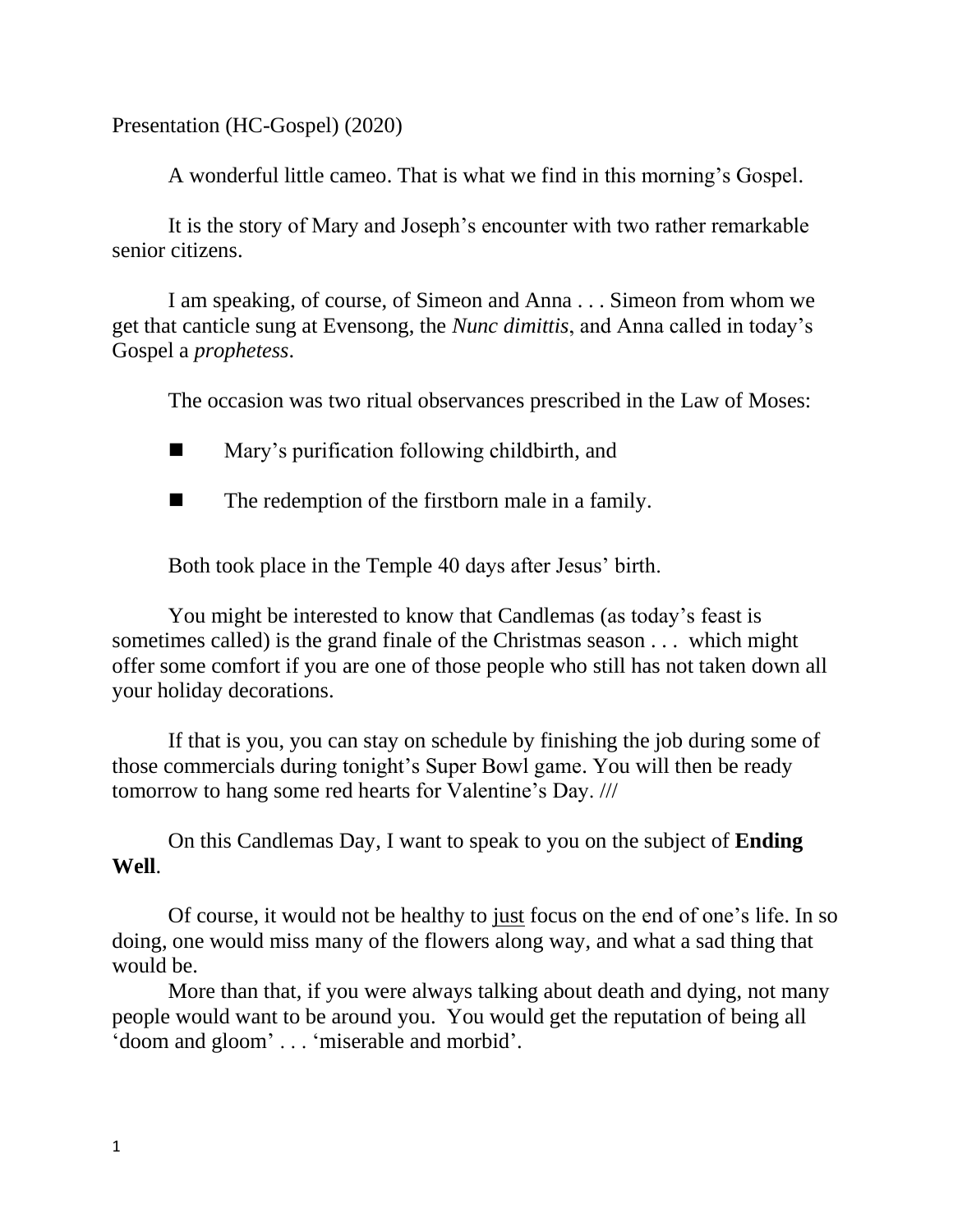No, life is for living, and it should be lived with all the gusto you can muster. I love those words found in Psalm 118, verse 17:

## **"I shall not die but live, and declare the works of the Lord**."

I commend beginning each day with this affirmation of life.

With that said, though, I want to suggest we cannot really be posed for living unless we are poised for dying. And, who better than Simeon and Anna to show us how?

How would you characterise these two people? What trait do they have in common?

The one that comes to my mind is **faithfulness**.

Both were apparently well-known in the Temple and went there frequently. They were faithful in worship.

Both were faithful in reading their Bibles and knew the promises found in the sacred writings.

Both were faithful in hope, earnestly expecting to see the promises in Scripture fulfilled.

*That reminds me of a story*. Once we had in this church an elderly man who was quite skilful in making wine and beer. Once, I was at his house, and he poured me a sample of his brew.

As we sat out under a tree enjoying it, he confided that ever since he was confirmed in the Swedish Lutheran Church as a very young man, he had had a premonition that he was going to be around when our Lord came again.

I found myself looking at him saying: "Why you are like aged Simeon in the Temple waiting for our Lord's first coming." /// We both laughed.

He was wrong about being around when the Lord came again, but the point is he lived in hope of God's promises made in Scripture being fulfilled. And, like Simeon and Anna, he was faithful . . . faithful to the end.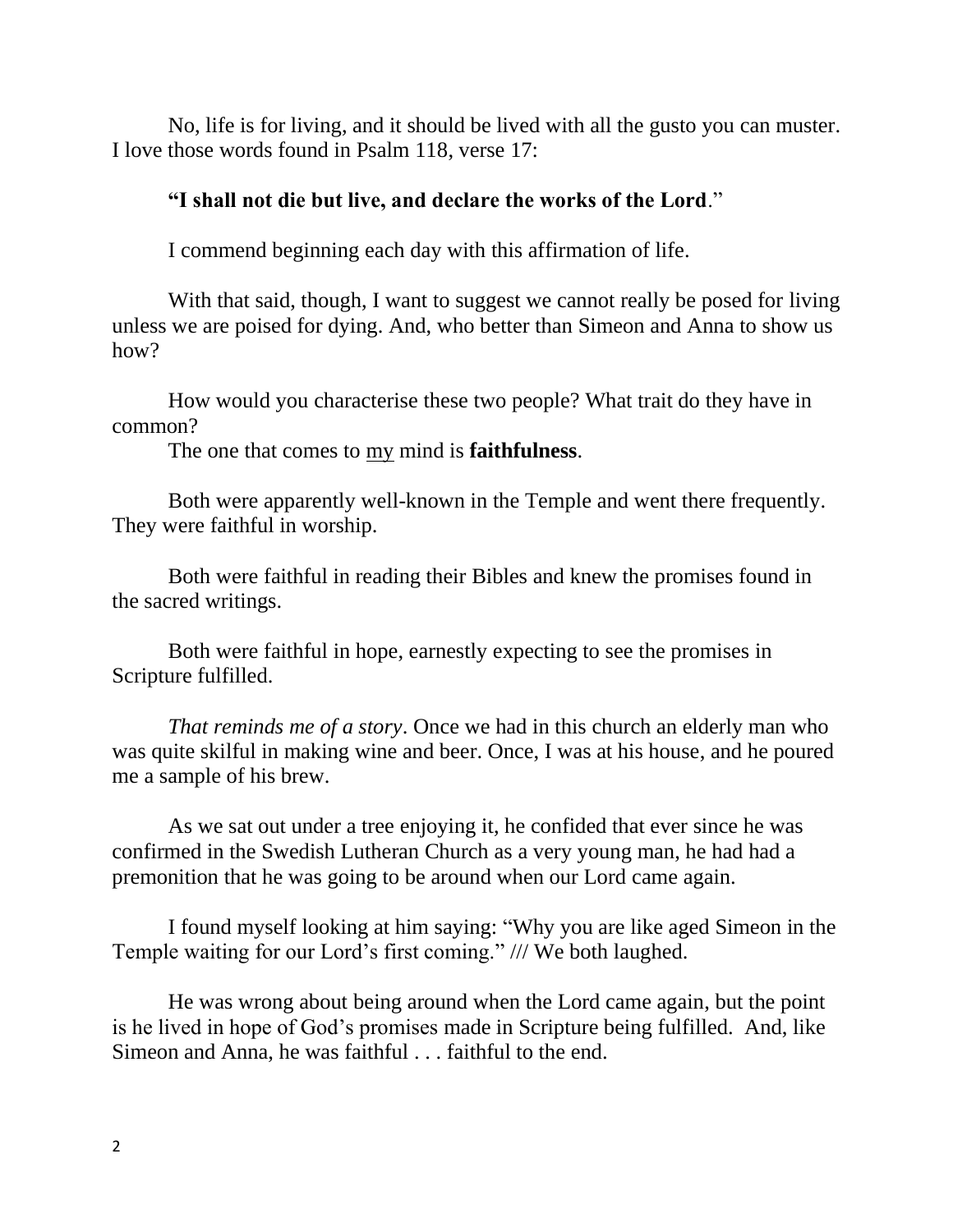And that is where you and I should be as well. But, as you know, there are many distractions out there in the world. So, we have to be on our guard . . . and, without saying, we require the assistance of the Holy Spirit.

Has the Lord laid on your heart some task? Then be about it. Don't get diverted. 'Now' is the operative word.

The first rung on the ladder of finishing well is faithfulness. But with faithfulness comes **illumination**. That is the second.

We see this played out in the life of Simeon and Anna.

What did everyone else see that day in the courts of the Temple?

Well, an ordinary young mother carrying a baby, perhaps with a pacifier in his mouth, and a husband trailing along behind carrying a diaper bag?

How many of you dads have ever done that?

In any case, that is what most people saw that day. But what did Simeon and Anna see?

They saw God's Anointed, Israel's Messiah, God in human flesh. Their eyes were opened to see more.

Clara H. Scott, an American hymnwriter of the  $19<sup>th</sup>$  century has given has given us these words:

Open my eyes, that I may see Glimpses of truth Thou hast for me; Place in my hands the wonderful key That shall unclasp and set me free.

What is that wonderful key?

I have already told you -- faithfulness. From faithfulness comes illumination . . . greater vision.

But where do we begin? I want to suggest with doing those things we know to be right and God's will for our life. Such things as: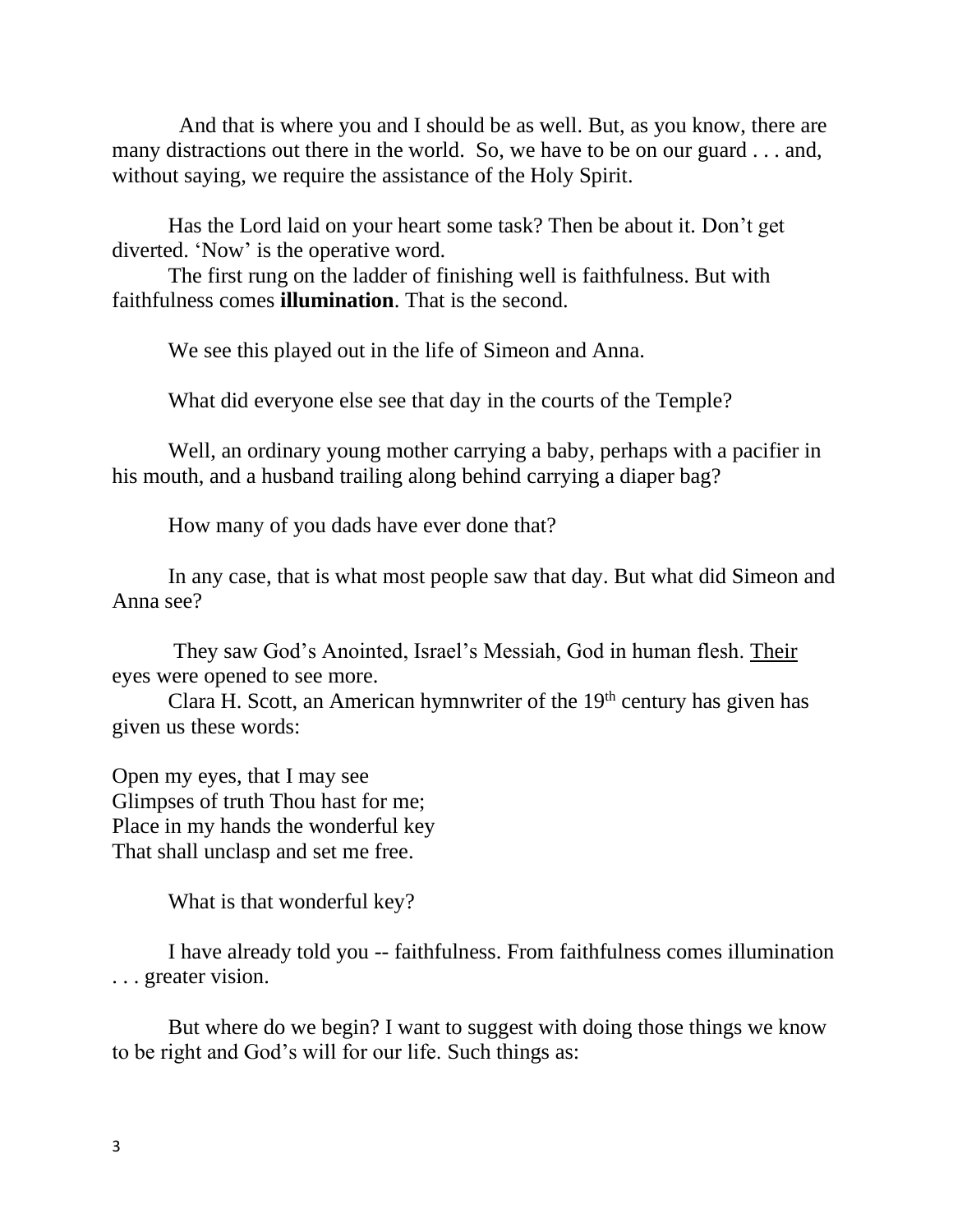--Believing on the name of the Lord Jesus Christ . . . giving Him our wholehearted allegiance . . . asking for forgiveness for past mistakes . . . walking with Him day by day.

--Being faithful in our attendance of services of public worship unless providentially hindered. I dare say that there is no place in God's kingdom for solo players. God wants us in a family.

--Being faithful in saying our prayers. Why not begin by taking home today's pew sheet and praying for those whose names are listed?

--Being faithful in looking out for the needs of the less fortunate, and on and on I could go.

We all  $-$  I suspect  $-$  know more than we do. So, let's begin with those things.

Faithfulness . . . illumination, but there is a third wrung up the ladder. What is that wrung?

It is graceful **acceptance of God's plan**, including our appointed exit. Simeon's hymn in today's Gospel is a primer for this.

Notice, the word with which he begins: "now". "Now, lettest thy servant depart in peace."

What he is saying is that the highest wish on his 'bucket list' has been crossed off. What was that wish? It was to see the salvation of the Lord.

The same should be true with us. The highest item on our list should be to have an encounter with Jesus Christ. Then and only then, can we say, "Now".

I remember seeing in a vintage magazine a column by Eleanor Roosevelt, widow of our great wartime President. Someone had written in and asked: **"Mrs. Roosevelt, aren't you afraid of flying?"**

Her, reply:

**"No, I am 65 years old. I've lived a long life, and am very content to say, may the Lord's will be done."**